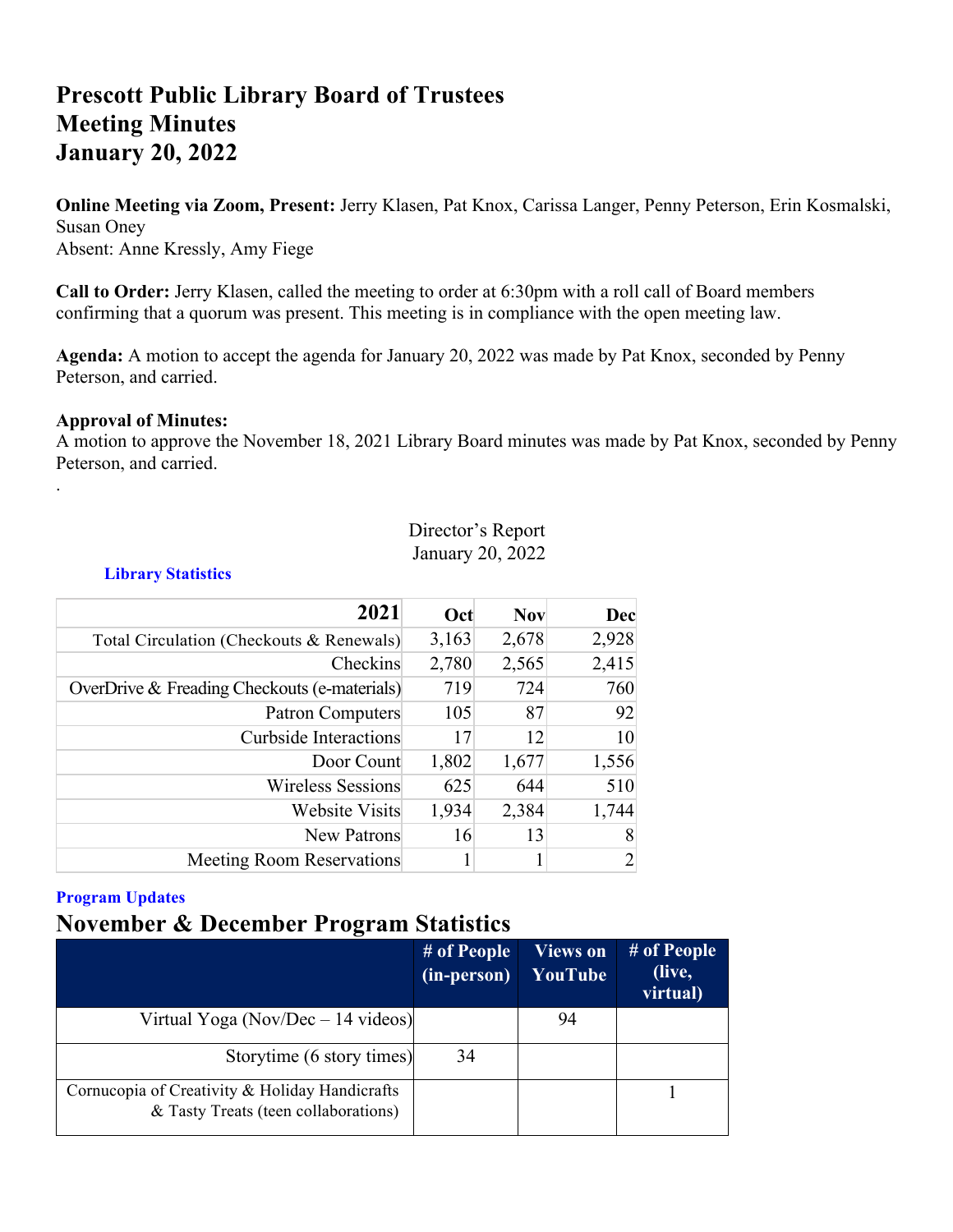| Teen Advisory Board (TAB)                       |    |  |
|-------------------------------------------------|----|--|
| Small Business Saturday Market (4<br>Storytime) |    |  |
| Small Business Saturday Market (craft)          |    |  |
| Small Business Saturday Market (tote bags)      | 35 |  |

### **Self-Directed Programs**

| <b>Program</b>                                | # of People<br>(in-person) | # handed<br>out |
|-----------------------------------------------|----------------------------|-----------------|
| Take & Makes/Bakes Kits                       |                            | 67              |
| Hide-and-Seek: Dinosaurs & Kittens            | 16                         |                 |
| Gingerbread House Contest (with Community Ed) |                            |                 |
| Gingerbread House Contest Voting              | 62                         |                 |

### **Community Outreach & Collaborations**

|                                                                  | Outreach/Collaboration # of People (in-person) |
|------------------------------------------------------------------|------------------------------------------------|
| Prescott High School Library Class (Library Tour)                | 1 Q                                            |
| 3 <sup>rd</sup> Grade Civics Classes (4 classes tour/discussion) | 80                                             |

# **Upcoming Programs**

- Virtual Valentines Party (teens)
- Virtual Literary Trivia (adults)
- Blind Date with a Book  $(13+)$
- Storytime (Tuesdays and Fridays now)
- Teen Advisory Board (TAB)

### **Library Updates**

**Shelves/Circ Desk:** I have been in contact with Library Furniture International about a quote for new library shelving and circulation desk. The quote for new shelves is \$96,479 (freight/installation included) and a new circulation desk, roughly the same size as our current one, is approximately \$25,000.

**Library Love Story:** IFLS has put together a small marketing campaign called, "Tell Your Library Love Story". It asks patrons of all ages to describe what they love about the library or how the library has helped them in the last year. The gathered responses will be brought to elected officials on Library Legislative Day (Feb 8).

**Upcoming Training:** Wild Wisconsin Winter Web Conference and Libraries Talk About Race series.

City Council approved 3% wage increase for all city employees.